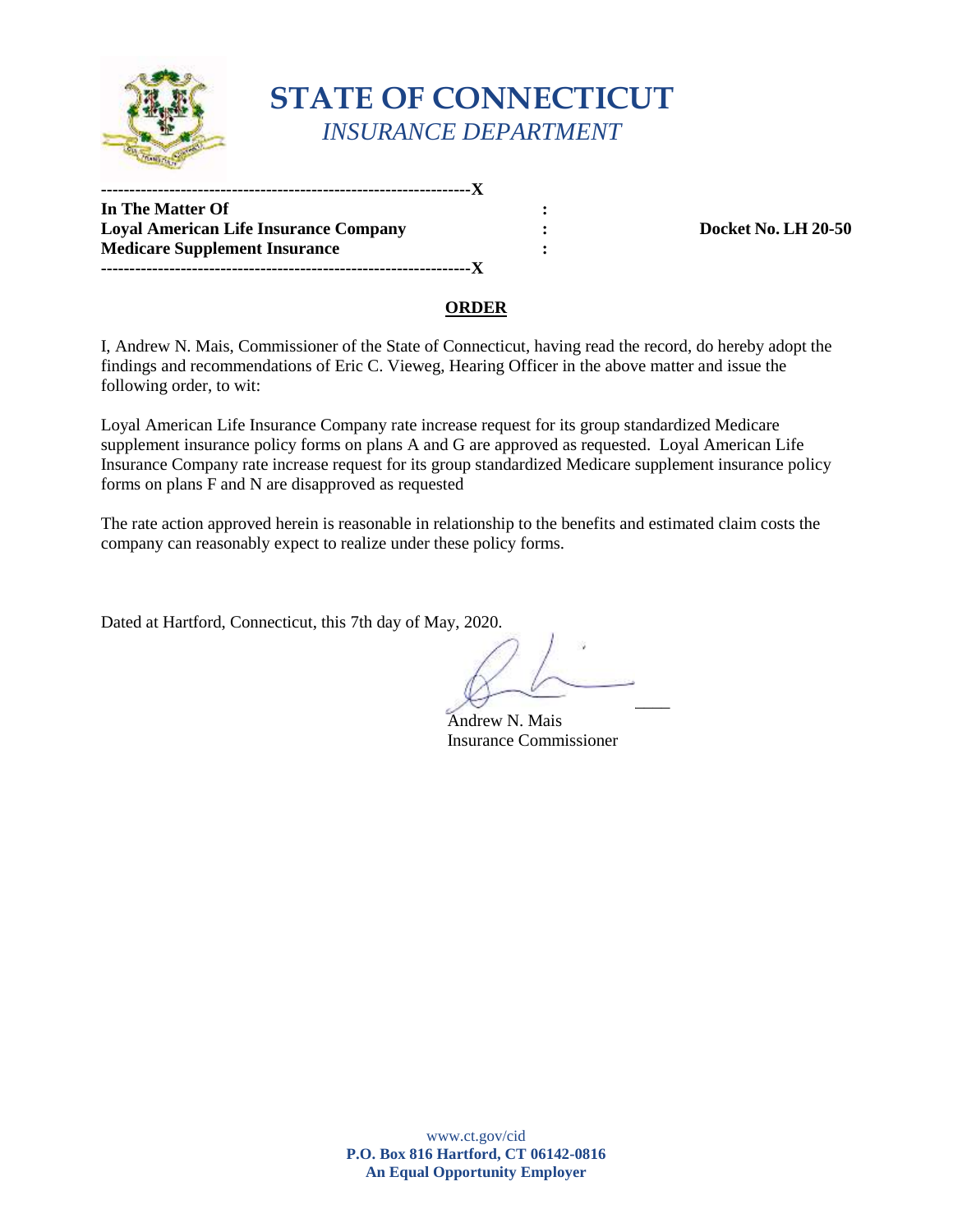

## **STATE OF CONNECTICUT**  *INSURANCE DEPARTMENT*

**In The Matter Of :**   $\cdot$  :  **Loyal American Life & Health Insurance Co. : Docket No. LH 20-50 Medicare Supplement Insurance :**  $\qquad \qquad$  **: -----------------------------------------------------X** 

**-----------------------------------------------------X** 

## **PROPOSED FINAL DECISION**

### **I. INTRODUCTION**

 The Insurance Commissioner of the State of Connecticut is empowered to review rates charged for individual and group Medicare supplement policies sold to any resident of this State who is eligible for Medicare. The source for this regulatory authority is contained in Chapter 700c and Section 38a-495a of the Connecticut General Statutes.

After due notice, a hearing was held at the Insurance Department in Hartford, CT on Thursday, April 30, 2020, to consider whether or not the rate increases requested by Loyal American Life Insurance Company on its Individual Medicare supplement insurance business should be approved.

No members from the general public attended the hearing.

No company representatives from Loyal American Life Insurance Company attended the hearing.

 Statutes, the Uniform Administrative Procedures Act, Chapter 54 of Section 38a-8-1 et seq. of the The hearing was conducted in accordance with the requirements of Section 38a-474, Connecticut General Regulations of Connecticut State Agencies.

 persons eligible for Medicare who depend on these policies to provide additional coverage for the costs of A Medicare supplement policy is a private health insurance policy sold on an individual or group basis, which provides benefits that are additional to the benefits provided by Medicare. For many years Medicare supplement policies have been highly regulated under both state and federal law to protect the interests of health care.

Effective December 1, 2005, Connecticut amended its program of standardized Medicare supplement policies in accordance with Section 38a-496a of the Connecticut General Statutes, and Sections 38a-495a-1 through 38a-495a-21 of the Regulations of Connecticut Agencies. This program, which conforms to federal requirements, provides a "core" package of benefits known as Plan A. Insurers may also offer any one or more of eleven other plans (Plans B through N).

 Effective January 1, 2006, in accordance with Section 38a-495c of the Connecticut General Statutes (as community rating. Rates for Plans A through N must be computed without regard to age, gender, previous amended by Public Act 05-20) premiums for all Medicare supplement policies in the state must use claims history or the medical condition of any person covered by a Medicare supplement policy or certificate.

> **P.O. Box 816 Hartford, CT 06142-0816**  www.ct.gov/cid **An Equal Opportunity Employer**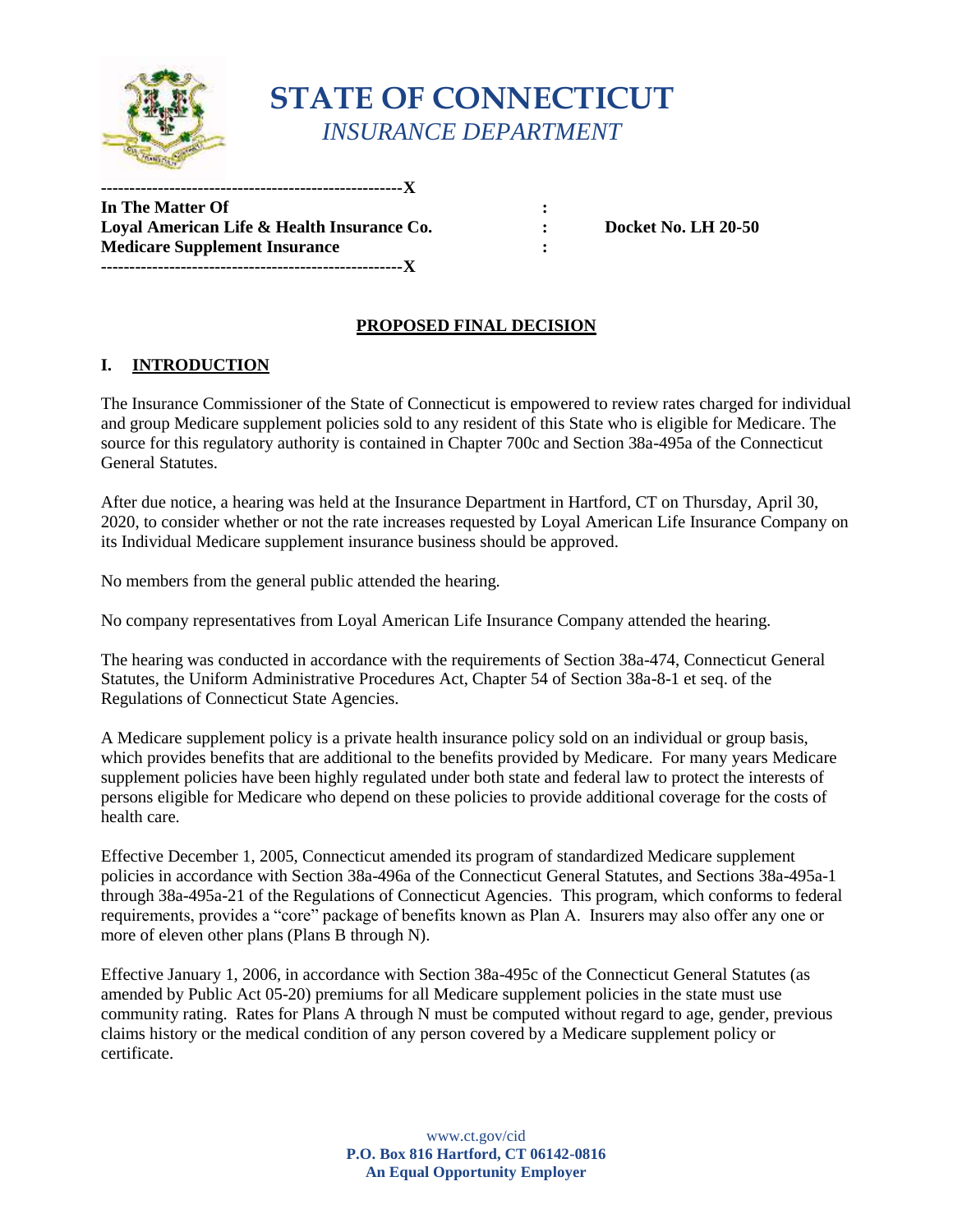previous claims history or the medical condition of any covered person. Insurers may exclude benefits for The statute provides that coverage under Plans A through N may not be denied on the basis of age, gender, losses incurred within six months from the effective date of coverage based on a pre-existing condition.

 available to all persons eligible for Medicare by reason of disability. Effective October 1, 1998, carriers that offer Plan B or Plan C must make these plans as well as Plan A,

 for such benefits. This process of direct notice and automatic claims payment is commonly referred to as Insurers must also make the necessary arrangements to receive notice of all claims paid by Medicare for their insureds so that supplement benefits can be computed and paid without requiring insureds to file claim forms "piggybacking" or "crossover".

Sections 38a-495 and 38a-522 of the Connecticut General Statutes, and Section 38a-495a-10 of the Regulations of Connecticut Agencies, state that individual and group Medicare supplement policies must have anticipated loss ratios of 65% and 75%, respectively. Under Sections 38a-495-7 and 38a-495a-10 of the Regulations of Connecticut Agencies, filings for rate increases must demonstrate that actual and expected losses in relation to premiums meet these standards, and anticipated loss ratios for the entire future period for which the requested premiums are calculated to provide coverage must be expected to equal or exceed the appropriate loss ratio standard.

 Section 38a-473 of the Connecticut General Statutes provides that no insurer may incorporate in its rates for Medicare supplement policies factors for expenses that exceed 150% of the average expense ratio for that insurer's entire written premium for all lines of health insurance for the previous calendar year.

## **II. FINDING OF FACT**

 findings of fact: After reviewing the exhibits entered into the record of this proceeding, and utilizing the experience, technical competence and specialized knowledge of the Insurance Department, the undersigned makes the following

- 1. Loyal American Life Insurance Company is requesting a 8.0% rate increase on its individual standardized Plans A, F, G and N.
- 2. As of 12/31/19 there were 787 policies in-force in Connecticut (11, 240, 454 and 82 for Plan A, F, G, and N respectively) and 53,168 nationwide.
- 3. The most recent approved rate increase for Plans F and G was 5.5% effective 8/1/2019, for Plan A was 9.9% effective 8/1/2019, for Plan N was 3.0% effective 6/1/2018.
- 4. Loyal American has certified that their expense factor is in compliance with section 38a-473, C.G.S.
- 5. Loyal American has conformed to subsection (e) of section 38a-495c, C.G.S. regarding the automatic claims processing requirement.
- 6. The proposed rates are designed to satisfy the Connecticut regulatory loss ratio of 65%.
- 7. Below are the loss ratios for each Plan in Connecticut, for 2018, 2019 and inception-to-date:

| Plan | <u>2018</u> | <u>2019</u> | <b>Inception</b> |
|------|-------------|-------------|------------------|
|      | 88.6%       | 61.7%       | 11.6%            |
|      | 59.3%       | 57.4%       | 64.8%            |
|      | 67.4%       | 61.4%       | 74.2%            |